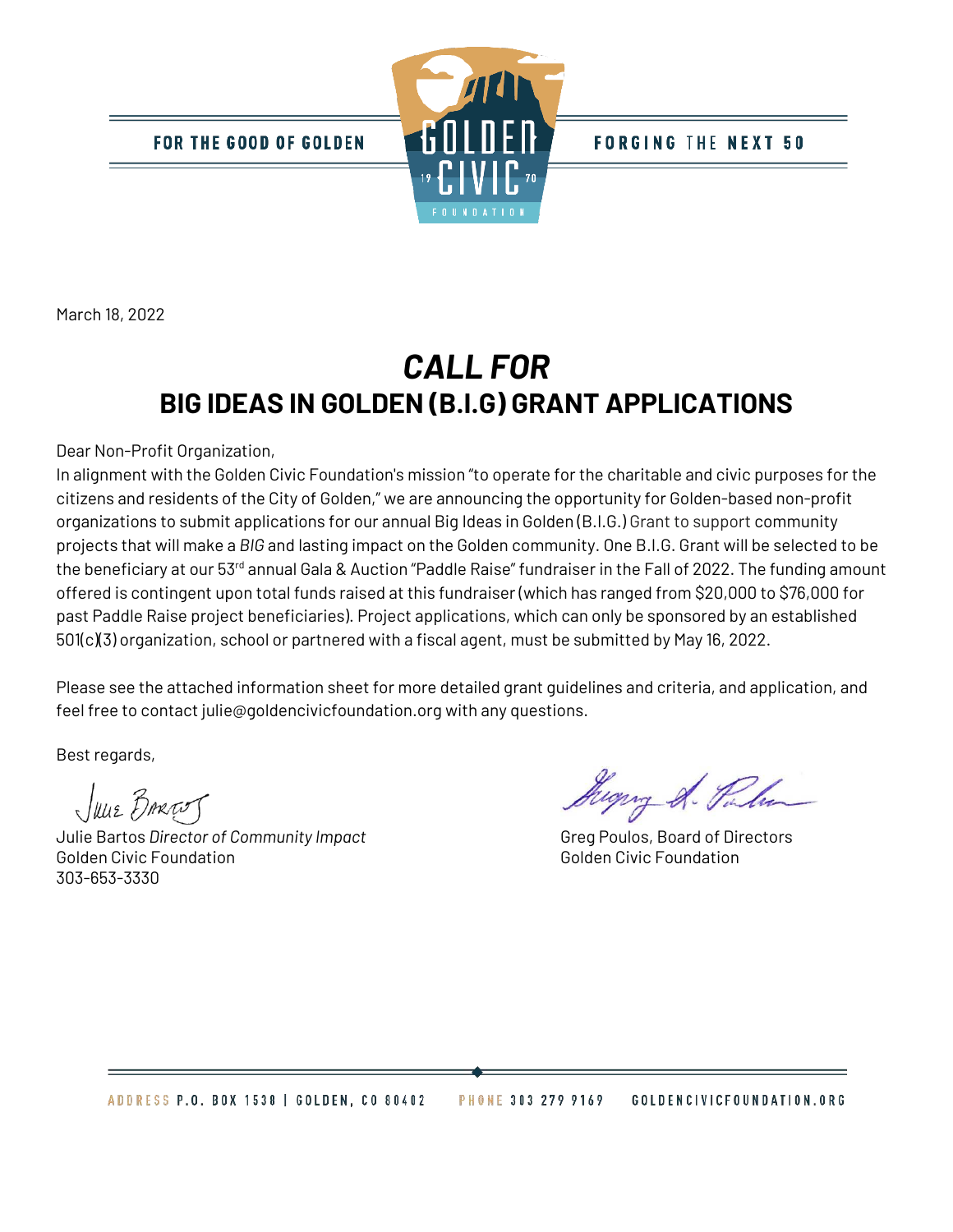

**FORGING THE NEXT 50** 

## **BIG Ideas in Golden (B.I.G.) Grant Information**

## **Project Scope**

The Foundation requests that Golden-based non-profit organizations to submit proposals for projects that most likely will not be addressed by local, City of Golden tax funds and that will improve the quality of life for a broad base of the Golden community. "Shovel-ready," brick and mortar projects are preferred but all ideas will be assessed in relation to their impact on our community.

## **Preferred Impact Areas:**

- **Arts & Culture**: Vibrant art and cultural amenities and opportunities to promote cultural enrichment and help drive the local economy. Examples could include public art and theater, music or dance equipment or resources.
- **Civic Development: "**Brick and mortar" type projects that provide improved amenities for our community such as improvements to a property (like a community track complex) or land, property acquisition and repurposing for the community's benefit (like the American Mountaineering Center).
- **Critical Needs Support:** Infrastructure to give residents of all ages equitable access to opportunities for healthy living, such as social service facilities or amenities.
- **Environment:** Projects that sustain a healthy local community and provide opportunities for outdoor entertainment and recreation, such as gardens, trails, parks and land preservation.
- **Other:** The Foundation will consider all ideas, and preference will be placed on physical ("brick and mortar") type projects that will have a long-lasting impact on the quality of life for the community of Golden.

### **Eligibility Requirements**

Eligible non-profit organization applicants must be classified as a  $501(c)(3)$  by the Internal Revenue Service, be partnered with a 501(c)(3) non-profit fiscal agent or, be a local government agency or public school. Applicant organizations must operate within the City of Golden and funds must be used for the benefit of Golden citizens.

All eligible applicants must provide:

- A completed application
- Proof of 501(c)(3) non-profit status
- A modestly detailed business plan with a feasible funding strategy
- A step-by-step schedule for project completion within, preferably 12, and up to 24 months
- Proof of 25% funding including a description of other possible funding sources beyond this grant

## **Project Review Process & Timeline**

Project ideas will be reviewed and considered annually by an Advisory Committee consisting of a Golden Civic Foundation Board of Director, staff member and several independent citizens representing various areas of Golden. The favored idea(s) will be brought to the entire Golden Civic Foundation Board of Directors for review and may be selected as the Paddle Raise beneficiary at the Foundation's Annual Gala & Auction or forwarded on for consideration as part of the Foundation's annual "For the Good of Golden" Grant Program.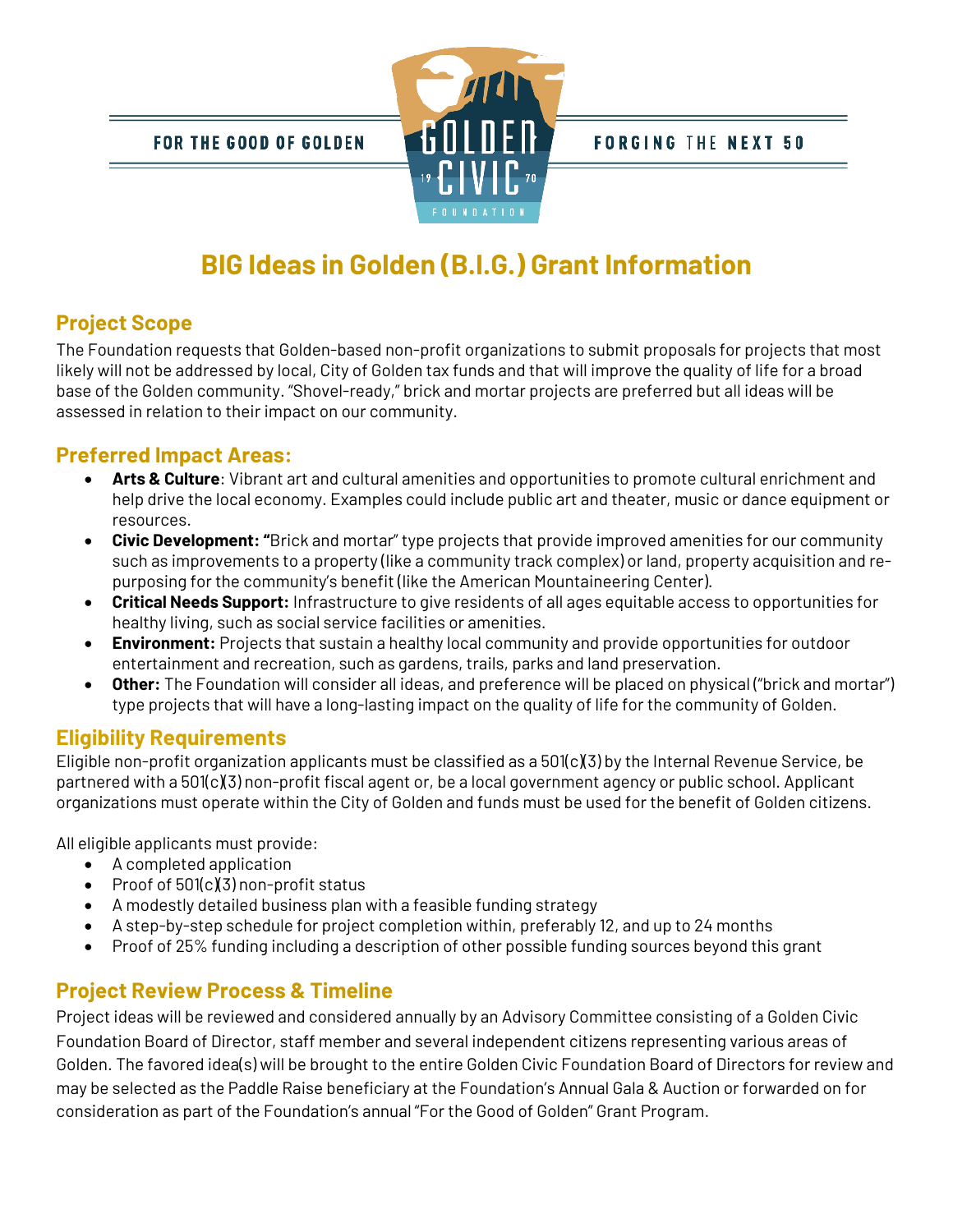

#### **FORGING THE NEXT 50**

### **What We Will Not Fund**

Important to note is that we do NOT fund:

- Direct support of individuals; endowments; churches, church projects, or religious organizations; sport organizations or booster clubs; debt retirement or operational deficits
- General operating expenses
- Production of films or other media-related projects
- Preschools, day care centers, nursing homes, etc.
- Political issues or efforts
- Tickets, raffles, golf outings, or sponsorships.

The Golden Civic Foundation will not consider grants to organizations which discriminate on the basis of age, gender, ethnicity, sexual orientation, national origin, religious affiliation, or presence of a disability.